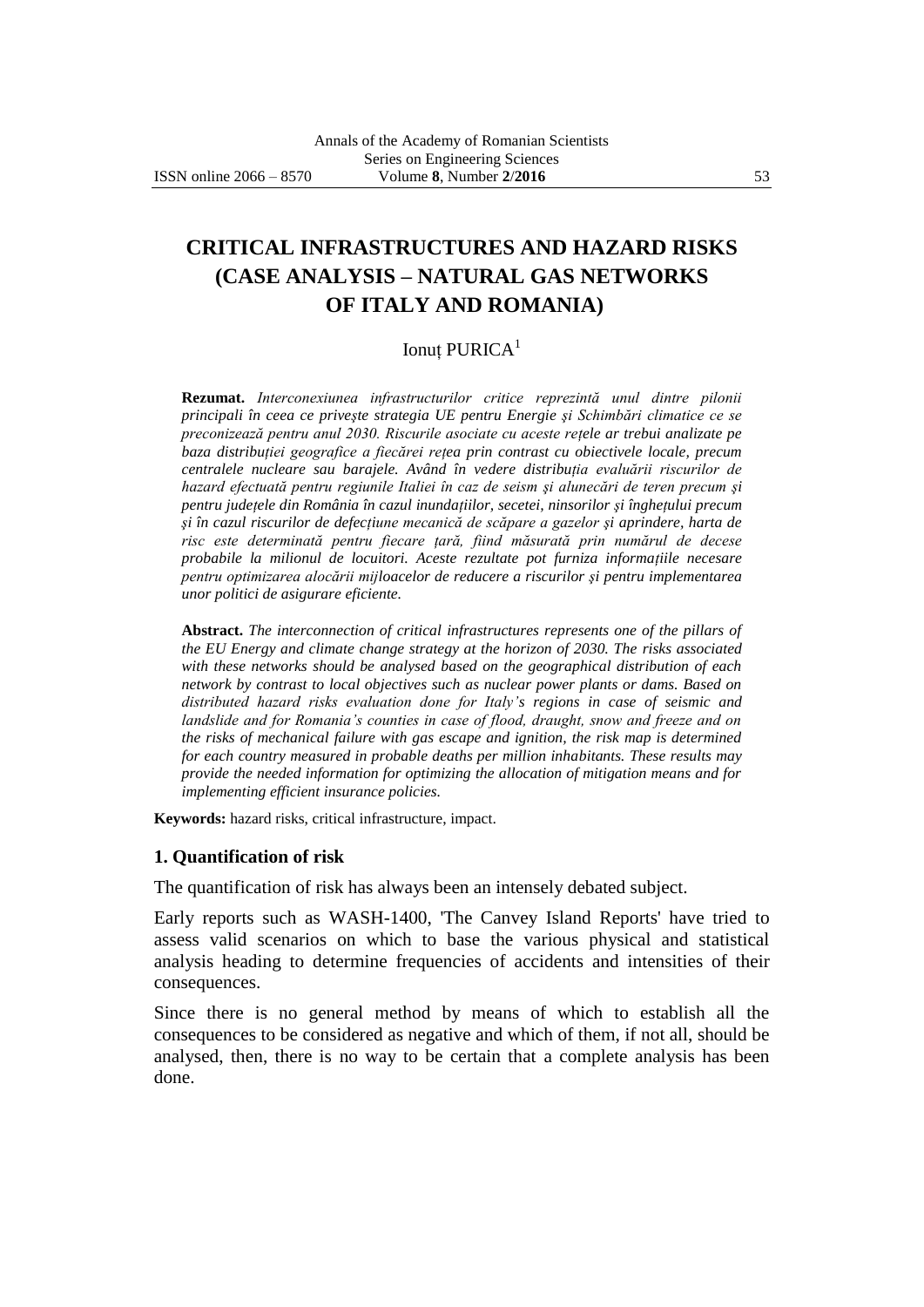| <b>Ionut Purica</b> |
|---------------------|
|                     |

Moreover, when such an analysis is done on a complex system, such as the NG system in Italy and Romania an embedded structure is encountered having various levels of complexity at different scales. When considering the data, one has to disaggregate at various scales and to identify the inter-correlations both horizontally and vertically within the structure.

Inevitably the uncertainty is rather high in relation to some data, the time horizons of different papers and statistics do not completely overlap, and there is not a consistent way of reporting the data.

# **2. Data preparation**

When considering the data to quantify risk at the level of the Italian and the Romanian natural gas system we are faced with a time evolution and space distribution.

The space disaggregation of data is decided by the intersection of the sets of available consistent data, which, for whole countries are given by the regional distribution.

From this point of view we distinguish among three types of data: (i) data reported on a regional distribution basis, which give total certitude at this level (e.g. population, surface, NG consumption); (ii) data reported in absolute values aggregated over the whole country which we have to consider as uniformly distributed (like the probability of gas ignition); and (iii) data reported in specific values in correlation with other data whose distribution we know. Based on the known distribution we may generate a distribution of the unknown data (with a certain level of incertitude, though) e.g. the frequency of gas pipe rupture may be generated for each region based on the number of pipe kilometres in each region and the frequency of rupture per kilometre which is reported in various papers.

The data storage and manipulation has been done in the 'Excel' computer program environment.

# **3. Logical model**

From a risk point of view we may distinguish between two types of risk leading to potential deaths and disabilities. The first type stems from the fact that methane is mainly distributed through a network of pipes which have practically a uniform distribution over the total surface of each of Italy's regions and Romania's counties. Of course we stick to the regional disaggregation; going below that introduces totally different distributions of data which have to take into account the big cities, the industrial platforms, the power plants, and so on. If an assessment is done for a specific area the distributions mentioned above must be considered, but the methodology presented below will be the same.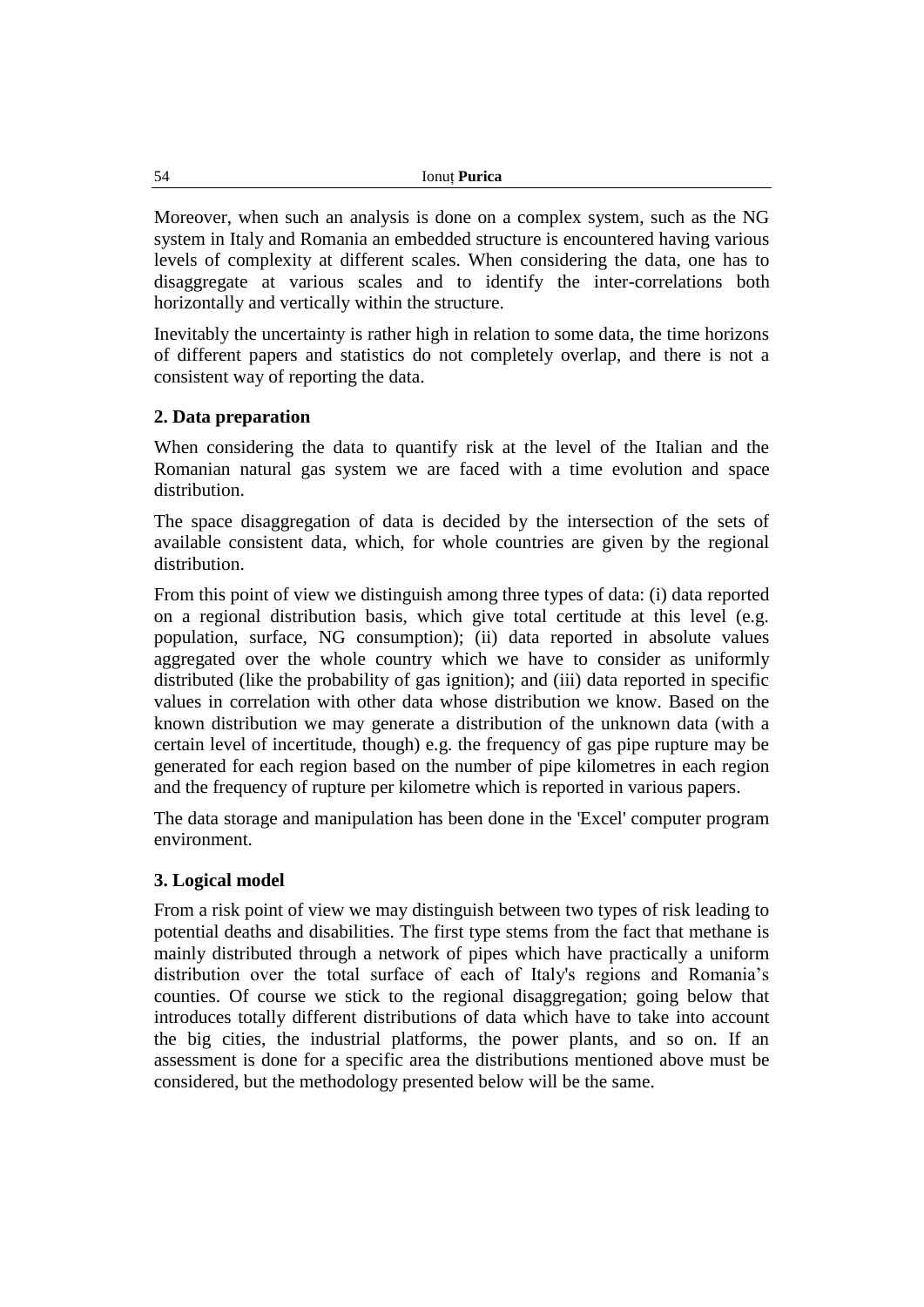On the average, over the whole country, in 1986 Italy had in each square kilometre of surface served by the gas network (i.e. Sardinia excluded) a length of 76.2 m of principal transport pipe and 334.4 m of distribution pipes; or we may say that for each kilometre of pipe there corresponds a surface of 2.4 square kilometres. In other words there is one kilometre of methane pipe in every square of 1.56 km side. Taking the population density of 190 inhabitants/(sq·km) we assume that on 2.4 sq km there are 463 inhabitants.

We did all this averaging just to point out that a gas escape has a sensible probability of ignition and that people may be affected.

Based on the data described previously we may consider that the surface of every region has a percentage which shows ground movements either as ground instabilities or as seismic movements. Both the ground instabilities and the seismic movements are characterized by a surface affected in every region and by an intensity of the movements expressed by the number of movements recorded per region, per year respectively, as a seismic intensity on the Mercali scale.

In the case of the ground instability we have expressed both the number of areas per 100 sq km and the intensity of movements as regional percentages from a country total. Considering the seismic case, there are three levels of seismic intensity surfaces, so we summed the surfaces and expressed them for each region as a percentage and we also calculated the intensity as a surface pondered regional index expressed also as a percentage from a country total. After this normalization, considering the ground movements, we may distinguish among four types of surfaces: (i) having both ground instability and seismic movements; (ii) with only ground instability; (iii) with only seismic movements; and (iv) with no instabilities.

If we express this in a Boolean logic, putting g-ground and s-seismic percentages of unstable surfaces, we have that, for each region, r, of surface, Sr , the instable surface is given by: Sr  $(g s+g (1-s)+(1-g) s)$ ; while the stable surface is: Sr  $(1-g) (1-s)$ .

Considering there is a certain number of km of methane pipes distributed on the surface of each region, we may assess that some of these pipes will pass through ground movement affected surfaces. So the distribution of the frequency of ground movement caused accidents is not the same for all the pipe length in a given region and, since we assumed a uniform distribution of pipes over each region, the length of pipe will be pondered by the same ground movement coefficients as the surfaces of those regions.

If we look now at the frequencies of gas escape incidents we see that there is a rather sharp behaviour limit given by the 16" pipe diameter. Below the 16" diameter there is a higher frequency of incident but a lower probability of ignition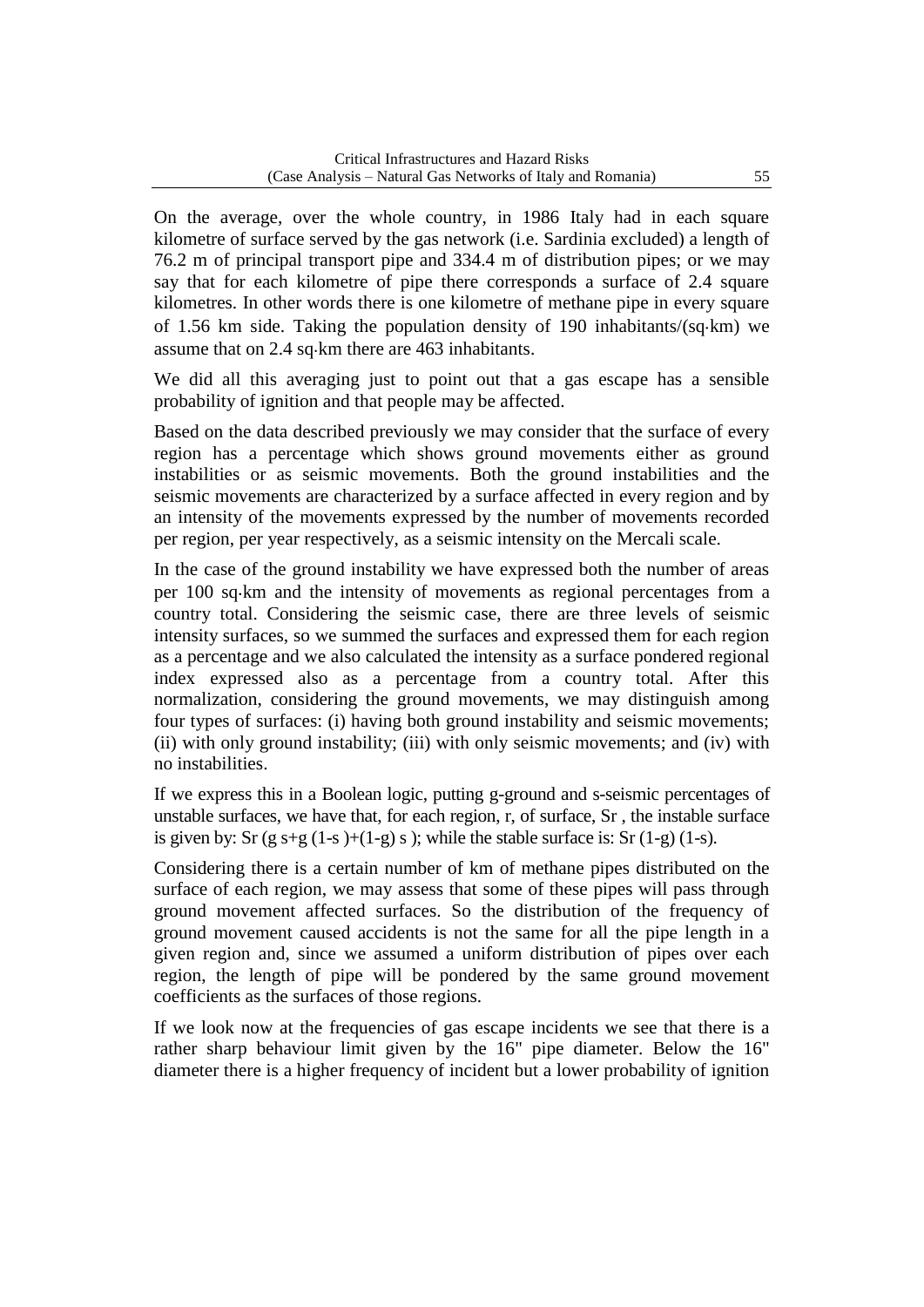while for diameters over 16" the incident frequency is small but the ignition probability is high due to the large gas masses involved.

Based on the above comments we may distinguish several categories of causes, which have specific incident frequencies:

(i) causes which are not sensitive to diameter or ground movement like construction/materials; corrosion; other causes;

(ii) causes which are sensitive to ground movement. They increase the frequency of accident for the pipe length affected by ground movement;

(iii) causes which are sensitive to diameter variation as hot tapping and external interference, which apply respectively to pipe lengths having diameters lower and/or greater than 16".

Representing the above into a logical tree for each type of pipe damage: *pinhole* (p)- diameter of defect smaller or equal to 20 mm; *hole* (h)- diameter of defect greater than 20 mm; *rupture* (r)- diameter of defect greater than pipe radius; we obtain Figure 1.



**Fig. 1.** Event tree for risk evaluation.

Calculating the branches of the tree and summing for each defect type we obtain: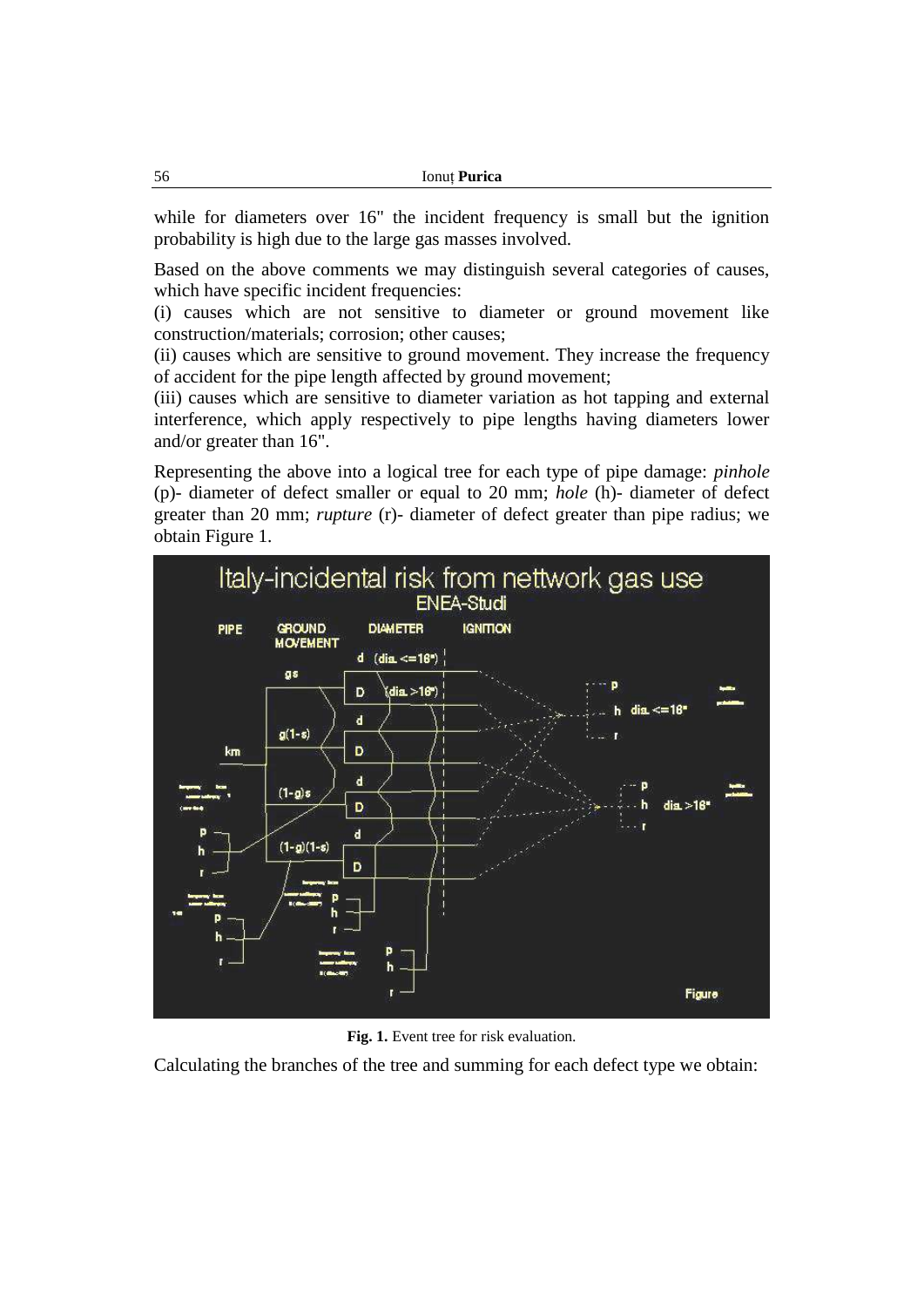| defect type | formula (L-pipe length)                                 |
|-------------|---------------------------------------------------------|
| p           | (L) $((gs+g(1-s)+(1-g)s)*0.24E-3+(1-g)(1-s)*0.23E-3)$   |
|             | $(d*0.5E-3+D*0.02E-3)*1.6E-2$                           |
| h           | (L) $((gs+g(1-s)+(1-g)s)*0.062E-3+(1-g)(1-s)*0.043E-3)$ |
|             | $(d*0.97E-3+D*0.05E-3)*2.7E-2$                          |
| r           | (L) $((gs+g(1-s)+(1-g)s)*0.014E-3+(1-g)(1-s)*0.012E-3)$ |
|             | $(d*0.47E-3*4.9E-2+D*0.07E-3*35.3E-2)$                  |

Summing up all defect types to obtain the total ignition accident probability we have:

\_\_\_\_\_\_\_\_\_\_\_\_\_\_\_\_\_\_\_\_\_\_\_\_\_\_\_\_\_\_\_\_\_\_\_\_\_\_\_\_\_\_\_\_\_\_\_\_\_\_\_\_\_\_\_\_\_\_\_\_\_\_\_\_\_\_

(L)  $((gs+g(1-s)+(1-g)s)(dm+Dn)+(1-g)(1-s)(du+Dv))$ 

where

m=3.78E-9 ; n=5.06E-10 u=3.24E-9 ; v=4.28E-10

and

d=69.6% ; D=30.4% only for transport pipes

d=94.02% ; D= 5.98% for transport and distribution pipes.

Up till now we have been calculating the values of the frequency of gas releases and release followed by ignition. Since risk is defined as the frequency of an adverse event multiplied by its consequences we shall now take a look at the consequences of the type of incidents our analysis was involved with. The evaluation of consequences in terms of accidents from the use of the NG network are analysed in Purica (1991) and we do not repeat them here.

The calculations of risk expressed as probable deaths from the use of network gas in every region of Italy, taking into account the specific data for each of them, are presented in Figure 2.

We must finally mention, for comparison, that the mortality index for the Italian electrical grid distribution system is of approx. 4 (deaths/E6 inhabitants) in 1983. This indicates that the NG network is as safe as the electric grid if compared with a total Italian all energy sources incident mortality index of 13 (deaths/E6.inhabitants) in 1983, /40/.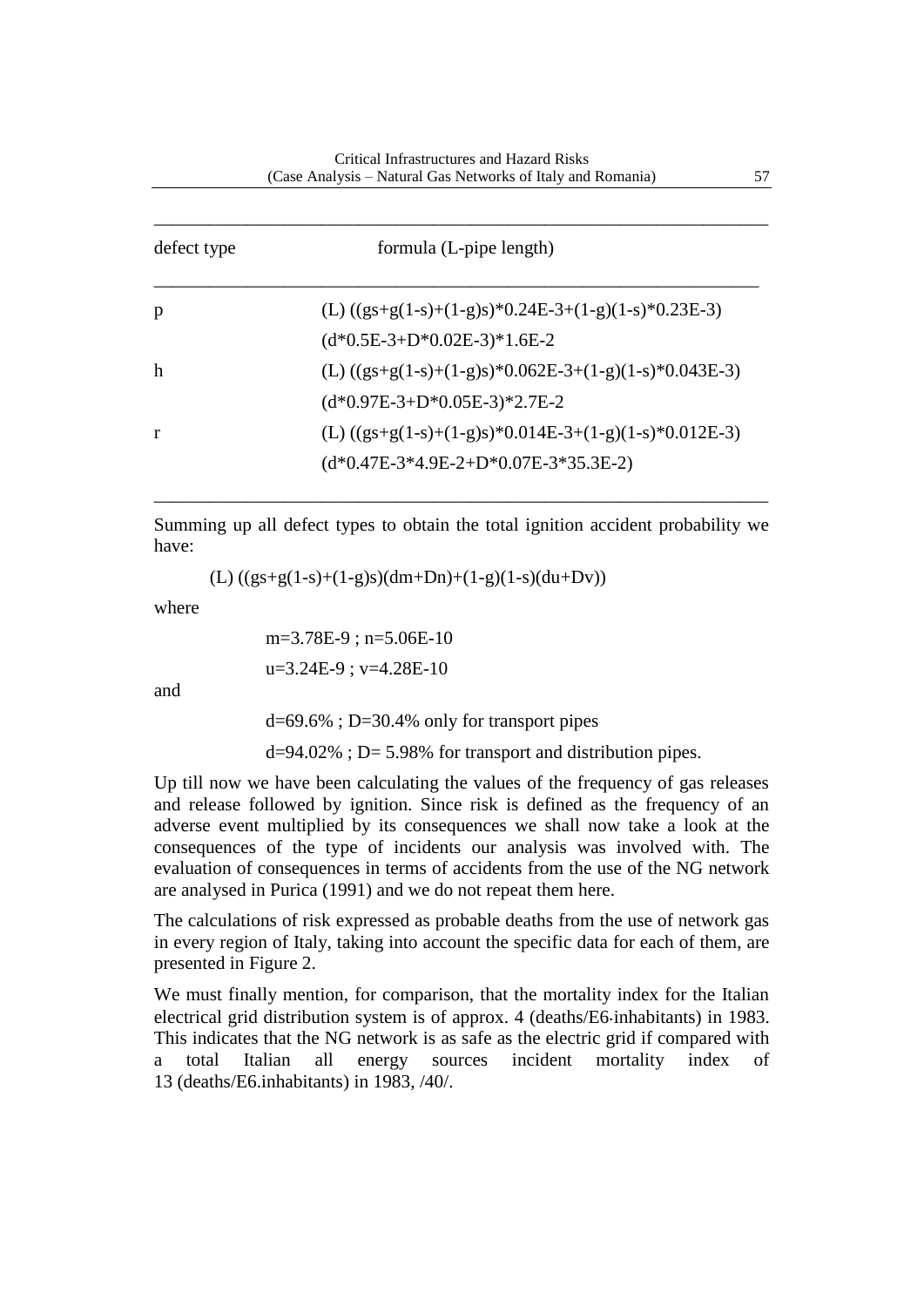

**Fig. 2.** Natural gas risk in Italy [probable deaths / million inhabitants].

Another risk assessment case mapped for this study relates to the influence of the climate change events mentioned above on critical infrastructure in particular the gas network of Romania. The assessment is actually done as an example for critical infrastructure that is responding to the directive 2008/114/CE. The analysis is similar to the one done for Italy replacing the values of the 4 combined seismic and franuosity risks with the four types of hazard risks (flood, drought, snow, frost, etc.) as evaluated in a previous paper (Purica ESPERA 2014). The assessment starts with the probabilities determined for each event and for each county. Then it considers the number of km of gas network in each county (given by the National Institute of Statistic of Romania). The event probabilities are combined with the mechanical failure probabilities of gas pipelines, based on a more elaborate event tree (see Purica 1991 and 2010) and the above calculation for Italy. The combination of these two types of probabilities results in the gas escape probability due to CC events followed by mechanical failure. Considering the population at risk as the one supplied by the gas network and the impact, in probable deaths per gas escape event, from gas grid accidents' estimations, the risk is determined as measured in potential deaths per thousand inhabitants, from gas escape events, in each county. The resulting map of this type of risk is presented below.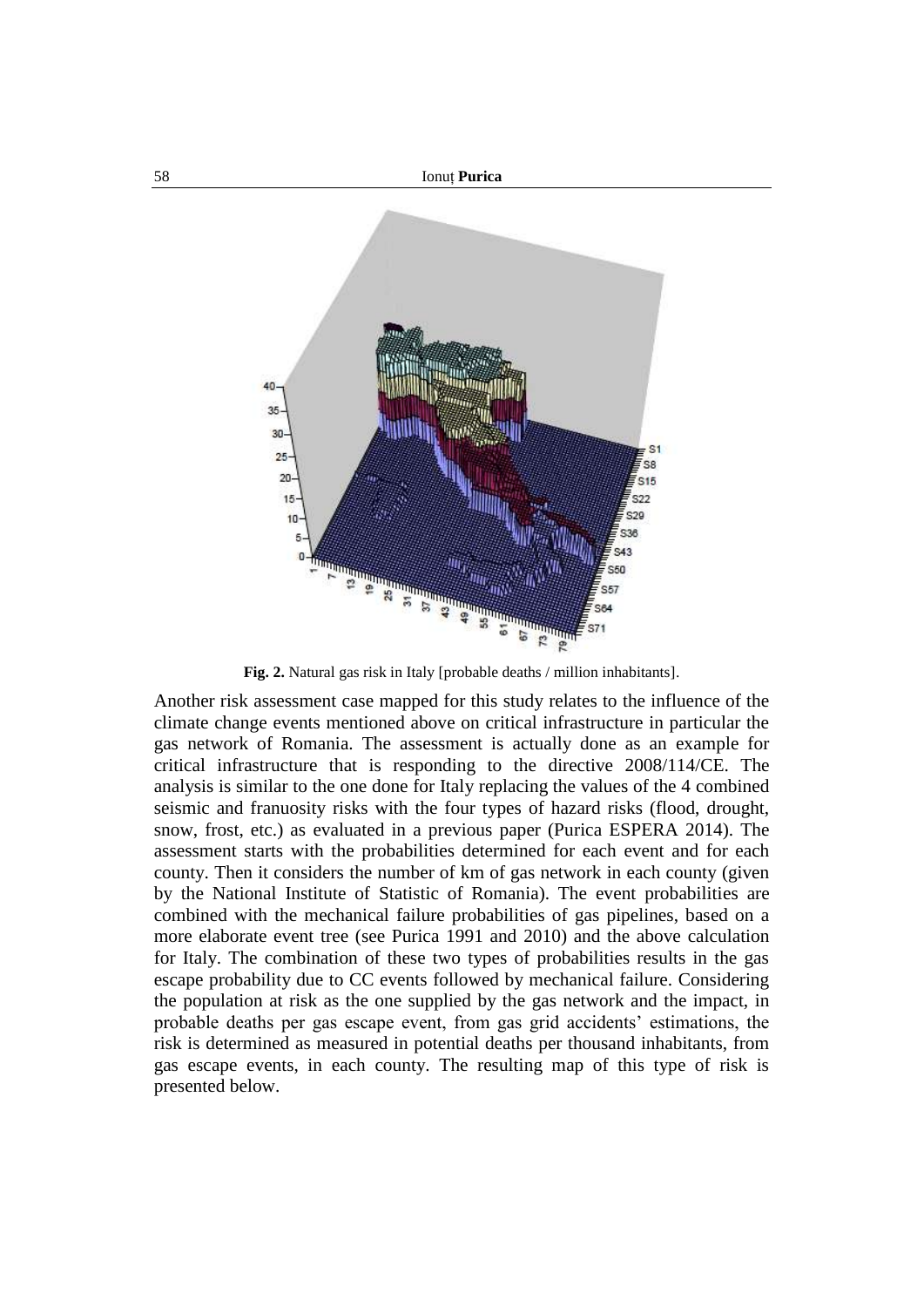

**Source**: authors' calculations.



The map shows the areas where the gas grid is more developed having a higher risk.

The probabilities of mechanical failure are based on estimations done for similar material pipelines in Italy – Romania does not have at present a consistent activity of determining and reporting these values.

### **Conclusions**

The methodology developed in the paper for the mapping of network distributed risks allows among others to introduce a policy of optimal allocation of mitigation means among the regions/counties of each country in order to minimize the intervention time in case of accident and also to devise insurance policies better adapted to this type of risks coverage.

Moreover, with appropriate data, the method may be extended to other type of critical infrastructure risk mapping giving the possibility to better face the requirements of the EU energy and climate change 2030 strategy.